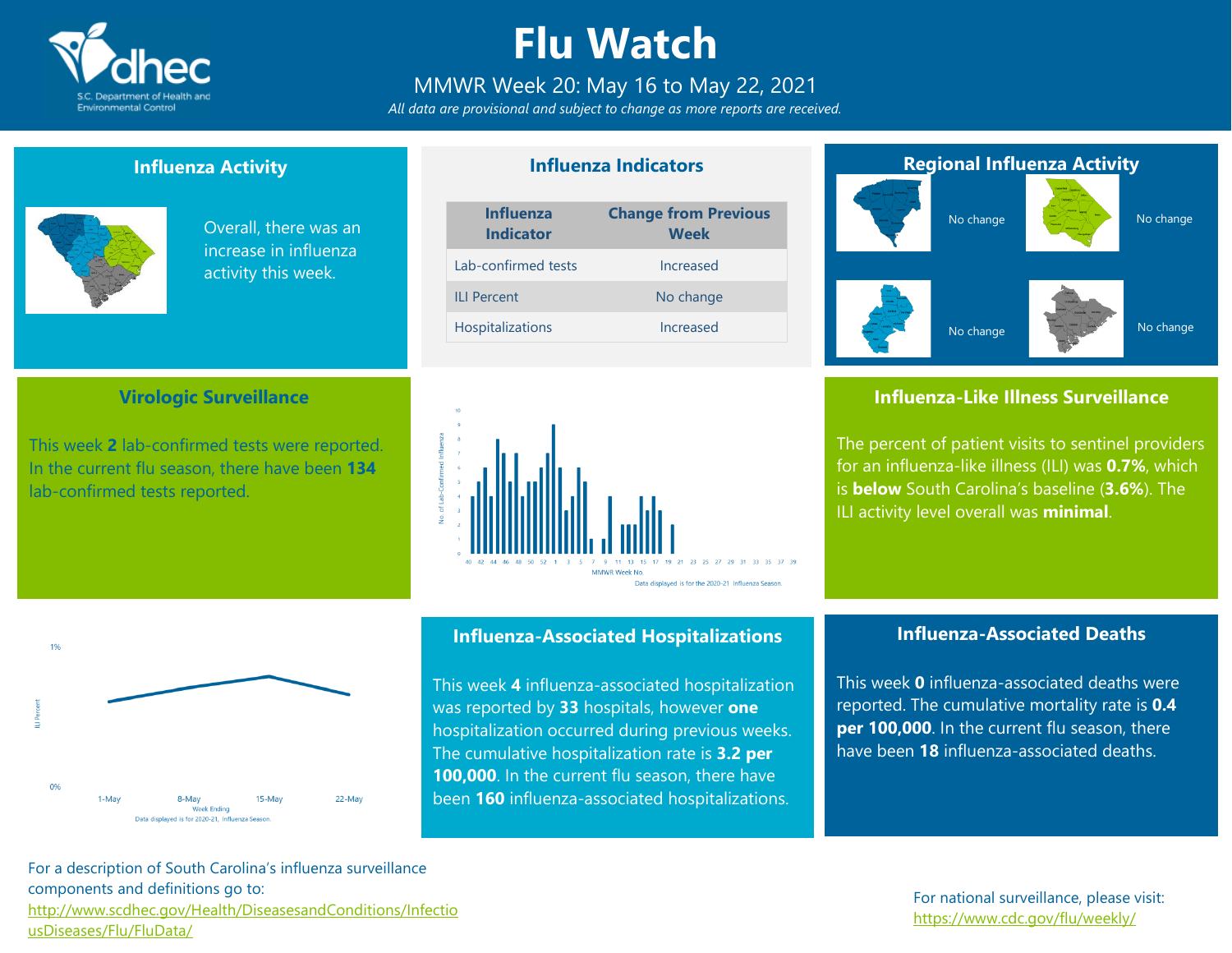## **Influenza Activity\***

**In the 4 Public Health Regions, activity showed**



\* Indicators for assessing influenza activity include: lab-confirmed tests, ILI percent, and hospitalizations.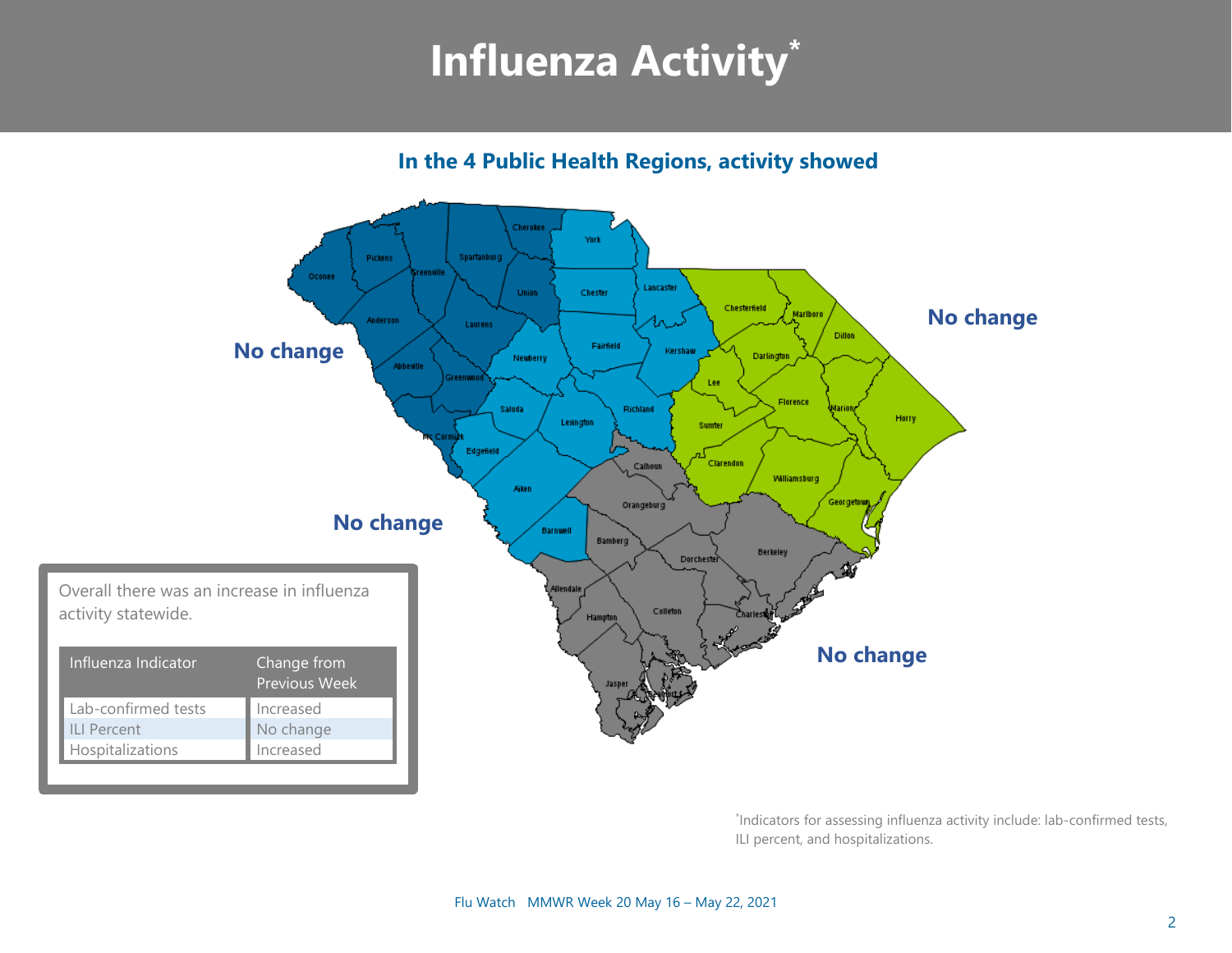### **Virologic Surveillance**

| Lab-Confirmed Influenza Cases by Influenza Type to Date* |                            |           |            |             |                     |  |  |  |  |
|----------------------------------------------------------|----------------------------|-----------|------------|-------------|---------------------|--|--|--|--|
|                                                          | No. of Cases (%)           |           |            |             |                     |  |  |  |  |
| <b>Influenza</b><br><b>Type</b>                          | <b>This</b><br><b>Week</b> | 2020-21   | 2019-20    | 2018-19     | 5 season<br>average |  |  |  |  |
| Overall                                                  | $\overline{2}$             | 134       | 6725       | 4721        | 3742                |  |  |  |  |
| Influenza A                                              | 2(100.0)                   | 45(33.6)  | 4730(70.3) | 4565 (96.7) | 2874(76.8)          |  |  |  |  |
| A(H3)                                                    |                            |           | 40(0.8)    | 592(13.0)   | 322(11.2)           |  |  |  |  |
| A(H1N1)                                                  | $-1$                       | 2(4.4)    | 1121(23.7) | 458(10.0)   | 490(17.0)           |  |  |  |  |
| $A(NS)^{**}$                                             | 2(100.0)                   | 43(95.6)  | 3569(75.5) | 3515(77.0)  | 2062(71.7)          |  |  |  |  |
|                                                          |                            |           |            |             |                     |  |  |  |  |
| Influenza B                                              | 0(0.0)                     | 84(62.7)  | 1986(29.5) | 143(3.0)    | 868(23.2)           |  |  |  |  |
| <b>B</b> (Victoria)                                      |                            |           | 249(12.5)  | 3(2.1)      | 51(5.9)             |  |  |  |  |
| B(Yamagata)                                              |                            | $-$       | 6(0.3)     | $-1$        | 12(1.4)             |  |  |  |  |
| $B$ (LND) <sup>+</sup>                                   |                            | 84(100.0) | 1731(87.2) | 140(97.9)   | 805(92.7)           |  |  |  |  |
|                                                          |                            |           |            |             |                     |  |  |  |  |
| <b>Influenza Virus</b><br>Coinfection <sup>§</sup>       | 0(0.0)                     | 5(3.7)    | 9(0.1)     | 13(0.3)     | N/A                 |  |  |  |  |
| Influenza/SARS-<br>CoV-2 Coinfection <sup>£</sup>        | 0(0.0)                     | 15(13.8)  | 0(0.0)     | N/A         | N/A                 |  |  |  |  |

\*Data presented from previous influenza seasons represents the data from that season through the same week as the current season. Nationally, the influenza season begins with MMWR week 40 and ends with MMWR week 39. The 2020-21 influenza season began on September 27, 2020 and will end on October 3, 2021.

 $**$ NS – not subtyped  $+LND$  – lineage not determined

§Cases with more than one influenza A subtype in the same sample or with influenza A and B viral types in the same sample simultaneously.

£ Lab-confirmed influenza cases who also tested positive for SARS-CoV-2 virus from specimens collected on the same date.

### **Laboratory-Confirmed Influenza Cases, by Virus Type**



**Laboratory-Confirmed Influenza Cases, 2018-19 Season to Present**



A not subtyped A (H1N1) A (H3) B (lineage not determined) B (YAM) B (VIC) Co-infection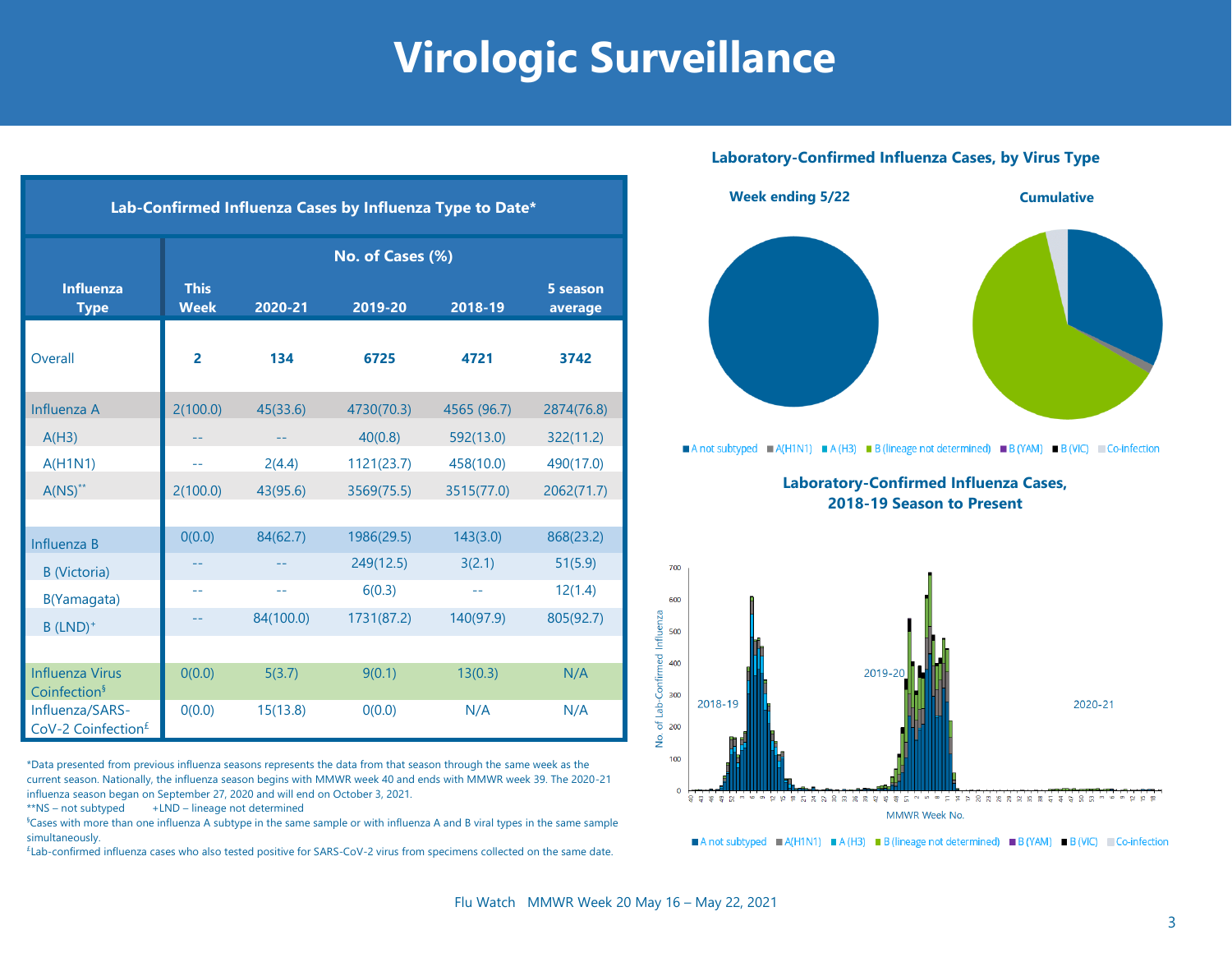### **Influenza-Like Illness (ILI) Surveillance**

This week, the ILI activity level was **minimal** and **0.7%** of patient visits to SC ILINet providers were attributed to an influenza-like illness. This is below the state baseline of **3.6%**.

Reports were received from providers in **17** counties, representing all DHEC Public Health regions.

\*\*ILI percentage is dependent upon the number of reporting providers and/or can vary by disease activity or the number of providers submitting reports.\*\*

#### **Percentage of Influenza-like Illness (ILI) Visits Reported by Sentinel Providers for Past and Current Seasons**



**MMWR Week** 







**ILI ACTIVITY LEVELS: MINIMAL LOW MODERATE HIGH**

Flu Watch MMWR Week 20 May 16 – May 22, 2021